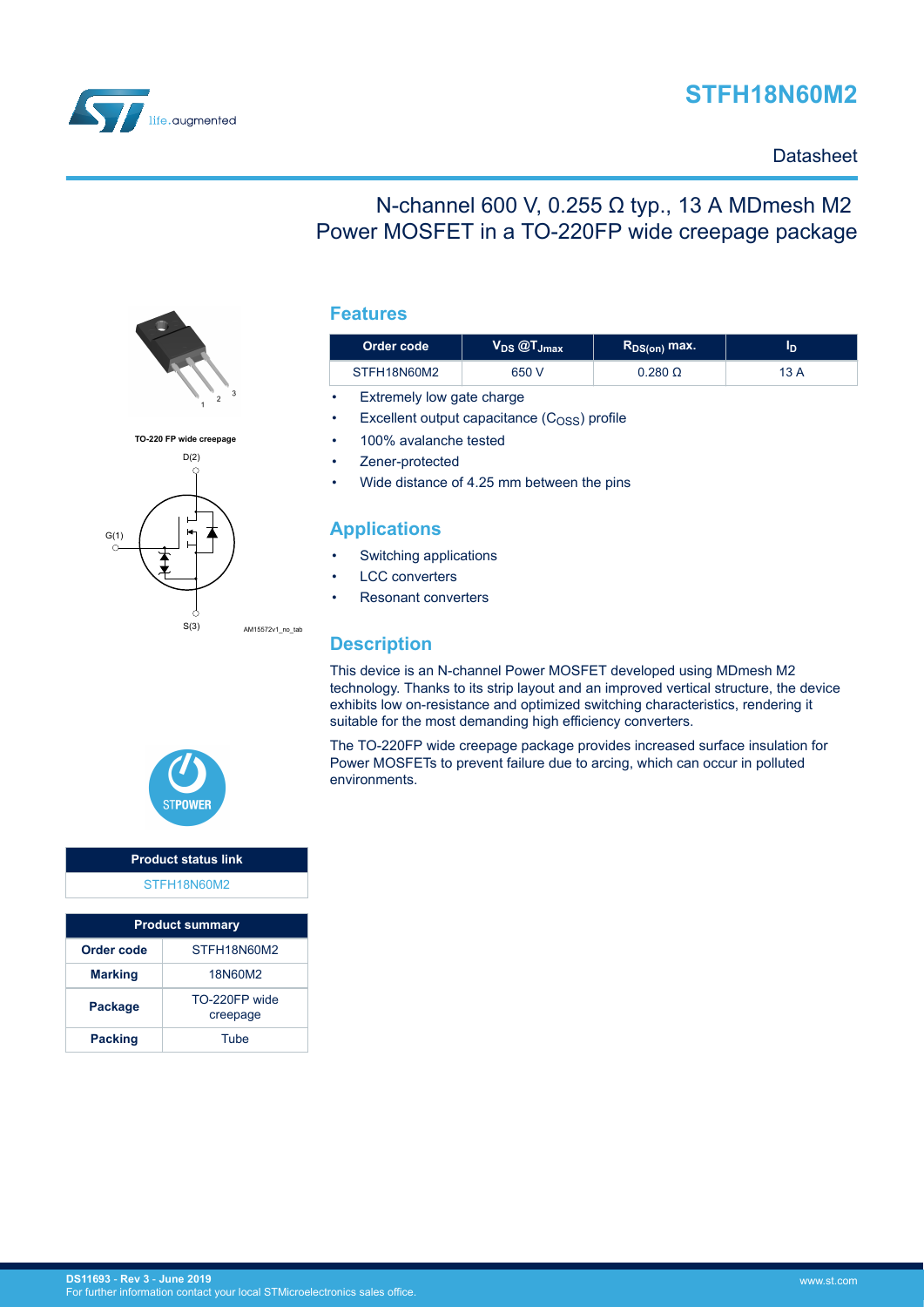# <span id="page-1-0"></span>**1 Electrical ratings**

| Table 1. Absolute maximum ratings |  |  |
|-----------------------------------|--|--|
|-----------------------------------|--|--|

| Symbol                 | <b>Parameter</b>                                                                                            | Value        | <b>Unit</b> |
|------------------------|-------------------------------------------------------------------------------------------------------------|--------------|-------------|
| $V_{GS}$               | Gate-source voltage                                                                                         | ±25          | $\vee$      |
| $I_D$ (1)              | Drain current (continuous) at $T_C = 25 °C$                                                                 | 13           | A           |
|                        | Drain current (continuous) at $T_c$ = 100 °C                                                                | 8            | A           |
| $IDM$ <sup>(2)</sup>   | Drain current (pulsed)                                                                                      | 52           | A           |
| $P_{TOT}$              | Total power dissipation at $T_C = 25 °C$                                                                    | 25           | W           |
| $dv/dt$ <sup>(3)</sup> | Peak diode recovery voltage slope                                                                           | 15           | V/ns        |
| $dv/dt$ <sup>(4)</sup> | MOSFET dv/dt ruggedness                                                                                     | 50           | V/ns        |
| V <sub>ISO</sub>       | Insulation with stand voltage (RMS) from all three leads to external heat<br>sink (t = 1 s; $T_C = 25 °C$ ) | 2.5          | kV          |
| $T_{\text{stg}}$       | Storage temperature range                                                                                   | $-55$ to 150 | °C          |
| $T_j$                  | Operating junction temperature range                                                                        |              |             |

*1. Limited by maximum junction temperature.*

*2. Pulse width limited by safe operating area.*

*3. ISD ≤ 13 A, di/dt ≤ 400 A/µs; VDS(peak) < V(BR)DSS, VDD = 400 V*

*4. VDS ≤ 480 V*

#### **Table 2. Thermal data**

| <b>Symbol</b>         | <b>Parameter</b>                    | Value | Unit |
|-----------------------|-------------------------------------|-------|------|
| $R_{\text{thi-case}}$ | Thermal resistance junction-case    |       | °C/W |
| $R_{thj-amb}$         | Thermal resistance junction-ambient | 62.5  | °C/W |

#### **Table 3. Avalanche characteristics**

| <b>Symbol</b> | <b>Parameter</b>                                                                                          | Value | Unit |
|---------------|-----------------------------------------------------------------------------------------------------------|-------|------|
| <b>IAR</b>    | Avalanche current, repetitive or not repetitive (pulse width limited by<br>imax/                          |       |      |
| $E_{AS}$      | Single pulse avalanche energy (starting $T_i = 25 \degree C$ , $I_p = I_{AR}$ , $V_{DD} = 50 \degree V$ ) | 135   | mJ   |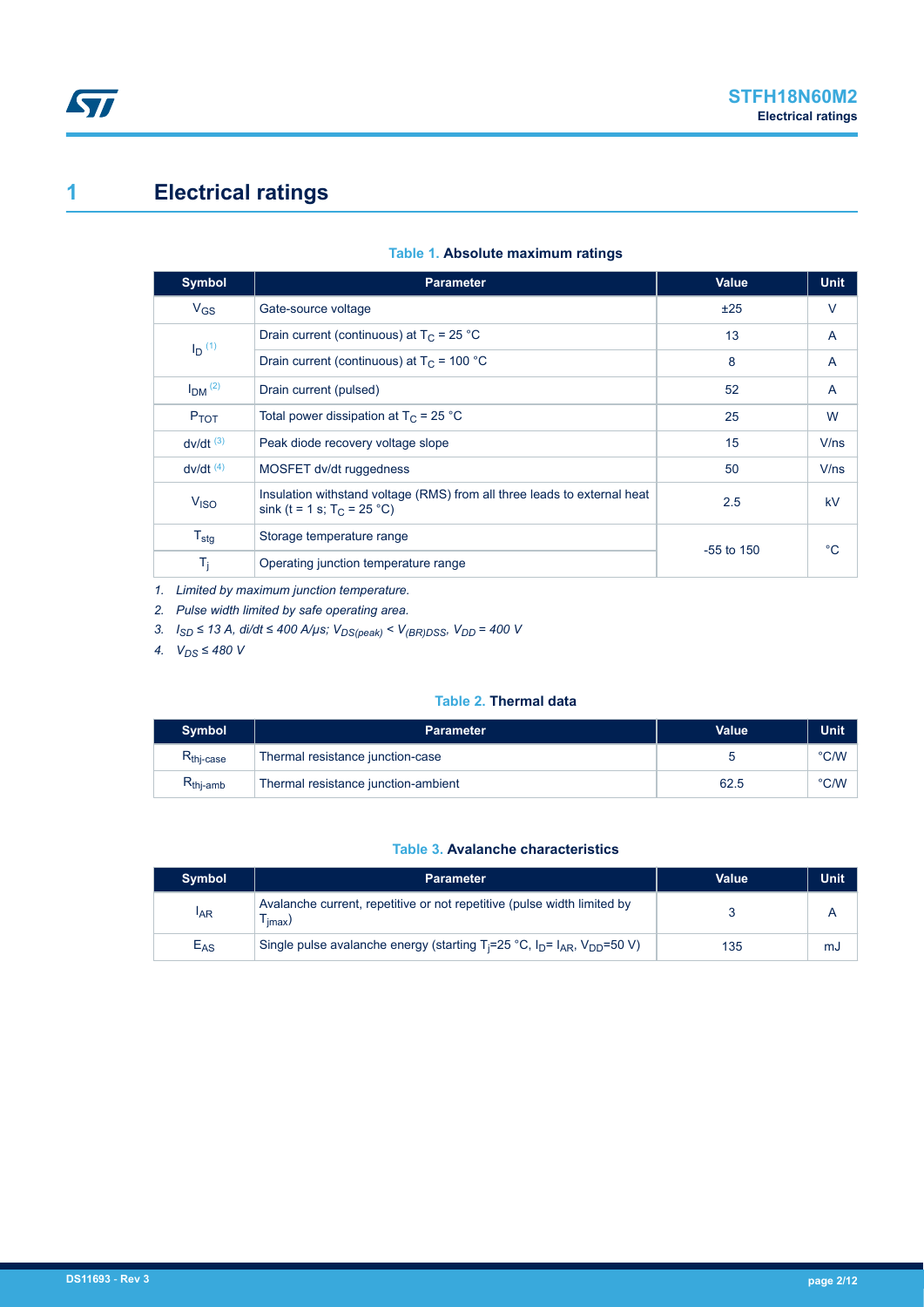## <span id="page-2-0"></span>**2 Electrical characteristics**

 $(T_C = 25 °C$  unless otherwise specified).

| <b>Symbol</b> | <b>Parameter</b>                     | <b>Test conditions</b>                                    | Min.          | Typ.  | Max.  | <b>Unit</b> |
|---------------|--------------------------------------|-----------------------------------------------------------|---------------|-------|-------|-------------|
| $V_{(BR)DSS}$ | Drain-source breakdown<br>voltage    | $I_D = 1$ mA, $V_{GS} = 0$ V                              | 600           |       |       | $\vee$      |
|               | Zero gate voltage                    | $V_{GS}$ = 0 V, $V_{DS}$ = 600 V                          |               |       | 1     | μA          |
| $I_{DSS}$     | drain current                        | $V_{GS}$ = 0 V, $V_{DS}$ = 600 V,<br>$T_C = 125 °C^{(1)}$ |               |       | 100   | μA          |
| <b>I</b> GSS  | Gate-body leakage<br>current         | $V_{DS} = 0 V, V_{GS} = \pm 25 V$                         |               |       | ±10   | μA          |
| $V_{GS(th)}$  | Gate threshold voltage               | $V_{DS} = V_{GS}$ , $I_D = 250 \mu A$                     | $\mathcal{P}$ | 3     | 4     | $\vee$      |
| $R_{DS(on)}$  | Static drain-source<br>on-resistance | $V_{GS}$ = 10 V, $I_D$ = 6.5 A                            |               | 0.255 | 0.280 | Ω           |

#### **Table 4. On /off states**

*1. Defined by design, not subject to production test.*

#### **Table 5. Dynamic**

| <b>Symbol</b>              | <b>Parameter</b>              | <b>Test conditions</b>                               | Min.                     | Typ.  | Max.                     | <b>Unit</b> |
|----------------------------|-------------------------------|------------------------------------------------------|--------------------------|-------|--------------------------|-------------|
| $C_{iss}$                  | Input capacitance             | $V_{DS}$ = 100 V, f = 1 MHz,                         | $\overline{\phantom{a}}$ | 791   |                          | pF          |
| $C_{\text{OSS}}$           | Output capacitance            | $V_{GS} = 0 V$                                       | $\overline{a}$           | 40    |                          | pF          |
| C <sub>rss</sub>           | Reverse transfer capacitance  |                                                      | $\overline{\phantom{a}}$ | 1.3   | ٠                        | pF          |
| $C_{\text{oss eq.}}^{(1)}$ | Equivalent output capacitance | $V_{DS}$ = 0 to 480 V, $V_{GS}$ = 0 V                | $\overline{\phantom{a}}$ | 164.5 |                          | pF          |
| $R_G$                      | Intrinsic gate resistance     | $f = 1$ MHz, $I_D = 0$ A                             | $\overline{\phantom{a}}$ | 5.6   | $\overline{\phantom{0}}$ | Ω           |
| $Q_{q}$                    | Total gate charge             | $V_{DD}$ = 480 V, $I_D$ = 13 A,                      | $\overline{\phantom{a}}$ | 21.5  | $\overline{\phantom{0}}$ | nC          |
| $Q_{gs}$                   | Gate-source charge            | $V_{GS}$ = 0 to 10 V (see                            | $\overline{\phantom{a}}$ | 3.2   | ٠                        | nC          |
| $Q_{gd}$                   | Gate-drain charge             | Figure 14. Test circuit for gate<br>charge behavior) |                          | 11.3  |                          | nC          |

*1. Coss eq. is defined as a constant equivalent capacitance giving the same charging time as Coss when VDS increases from 0 to 80% VDSS.*

#### **Table 6. Switching times**

| <b>Symbol</b> | <b>Parameter</b>    | <b>Test conditions</b>                                             | Min.                     | Typ. | Max.                     | <b>Unit</b> |
|---------------|---------------------|--------------------------------------------------------------------|--------------------------|------|--------------------------|-------------|
| $t_{d(on)}$   | Turn-on delay time  | $V_{DD}$ = 300 V, $I_D$ = 6.5 A,                                   | $\overline{\phantom{a}}$ | 12   | ٠                        | ns          |
| <b>Lr</b>     | Rise time           | $R_G = 4.7 \Omega$ , $V_{GS} = 10 V$                               | $\overline{\phantom{0}}$ | 9    | $\overline{\phantom{0}}$ | ns          |
| $t_{d(Off)}$  | Turn-off delay time | (see Figure 13. Test circuit for<br>resistive load switching times | $\overline{\phantom{0}}$ | 47   | $\overline{\phantom{a}}$ | ns          |
|               | Fall time           | and Figure 18. Switching time<br>waveform)                         | $\overline{\phantom{0}}$ | 10.6 | $\overline{\phantom{a}}$ | ns          |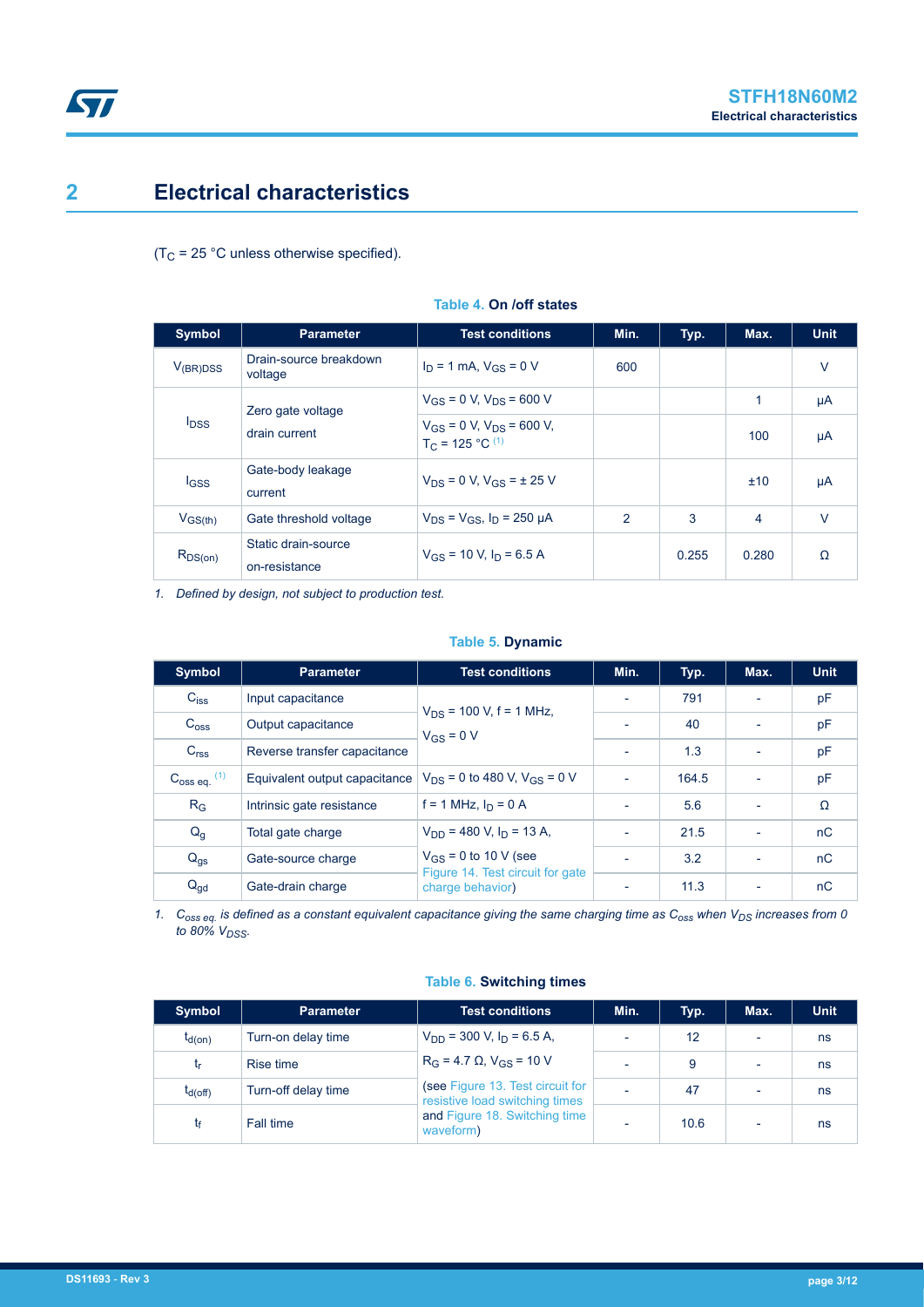| <b>Symbol</b>            | <b>Parameter</b>              | <b>Test conditions</b>                                                                    | Min. | Typ. | Max. | <b>Unit</b>    |
|--------------------------|-------------------------------|-------------------------------------------------------------------------------------------|------|------|------|----------------|
| l <sub>SD</sub>          | Source-drain current          |                                                                                           |      |      | 13   | A              |
| $I_{SDM}$ <sup>(1)</sup> | Source-drain current (pulsed) |                                                                                           |      |      | 52   | A              |
| $V_{SD}$ <sup>(2)</sup>  | Forward on voltage            | $I_{SD}$ = 13 A, $V_{GS}$ = 0 V                                                           |      |      | 1.6  | $\vee$         |
| $t_{rr}$                 | Reverse recovery time         | $I_{SD}$ = 13 A, di/dt = 100 A/µs                                                         | ۰    | 305  |      | ns             |
| $Q_{rr}$                 | Reverse recovery charge       | $V_{DD}$ = 60 V (see<br>Figure 15. Test circuit for                                       |      | 3.3  |      | μC             |
| <b>IRRM</b>              | Reverse recovery current      | inductive load switching and<br>diode recovery times)                                     |      | 22   |      | $\mathsf{A}$   |
| $t_{rr}$                 | Reverse recovery time         | $I_{SD}$ = 13 A, di/dt = 100 A/us                                                         |      | 417  |      | ns             |
| $Q_{\text{rr}}$          | Reverse recovery charge       | $V_{DD}$ = 60 V, T <sub>i</sub> = 150 °C                                                  |      | 4.6  |      | μC             |
| <b>IRRM</b>              | Reverse recovery current      | (see Figure 15. Test circuit for<br>inductive load switching and<br>diode recovery times) |      | 22   |      | $\overline{A}$ |

#### **Table 7. Source drain diode**

*1. Pulse width limited by safe operating area.*

*2. Pulsed: pulse duration = 300 μs, duty cycle 1.5%.*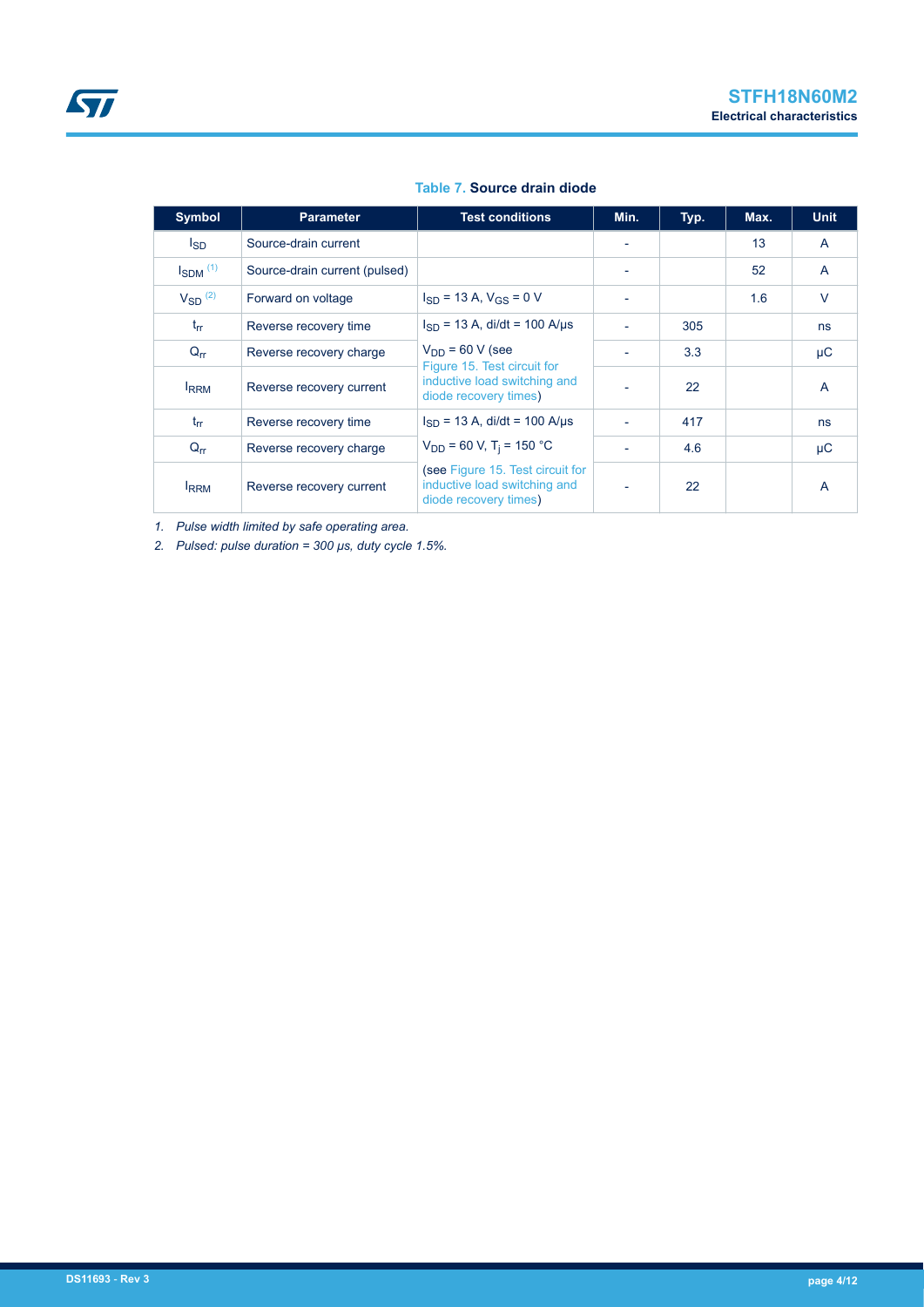### **2.1 Electrical characteristics (curves)**

<span id="page-4-0"></span>ST











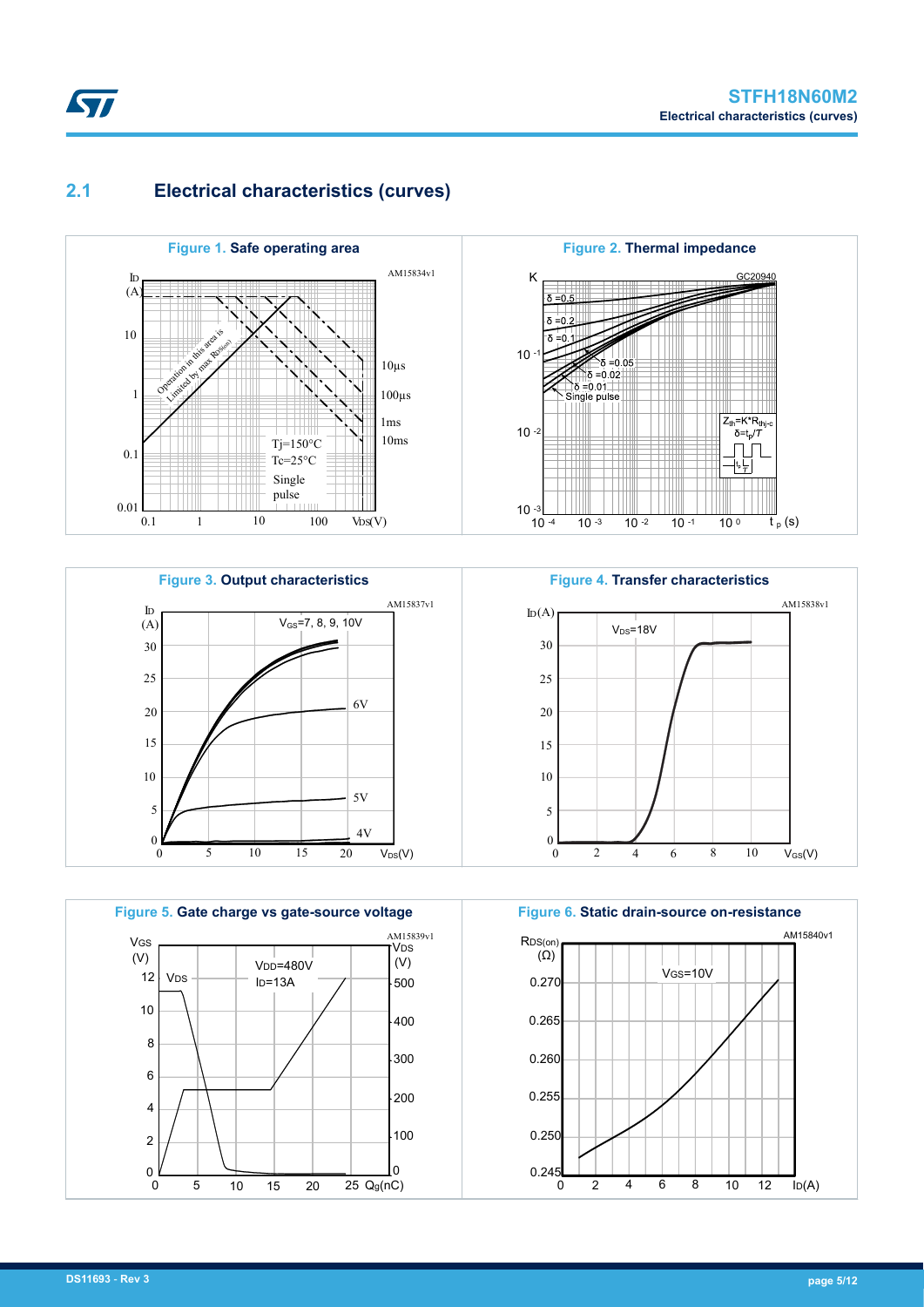









<span id="page-5-0"></span>*EAL*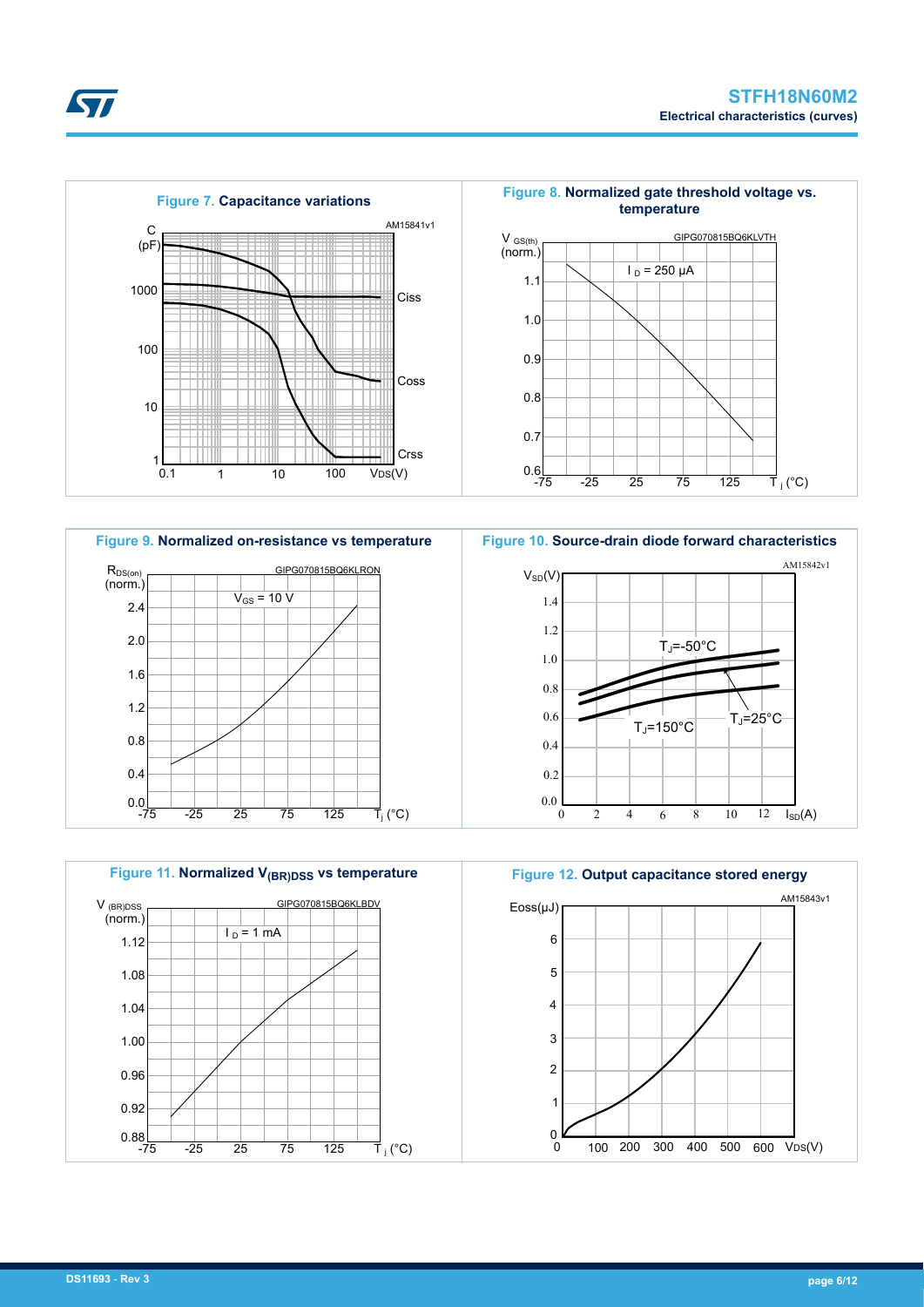<span id="page-6-0"></span>

AM01469v1

 $1 kQ$ 

oVor

 $\sim$ 

D.U.T.

## **3 Test circuits**







47 kΩ

 $100 Ω$ 

100 nF



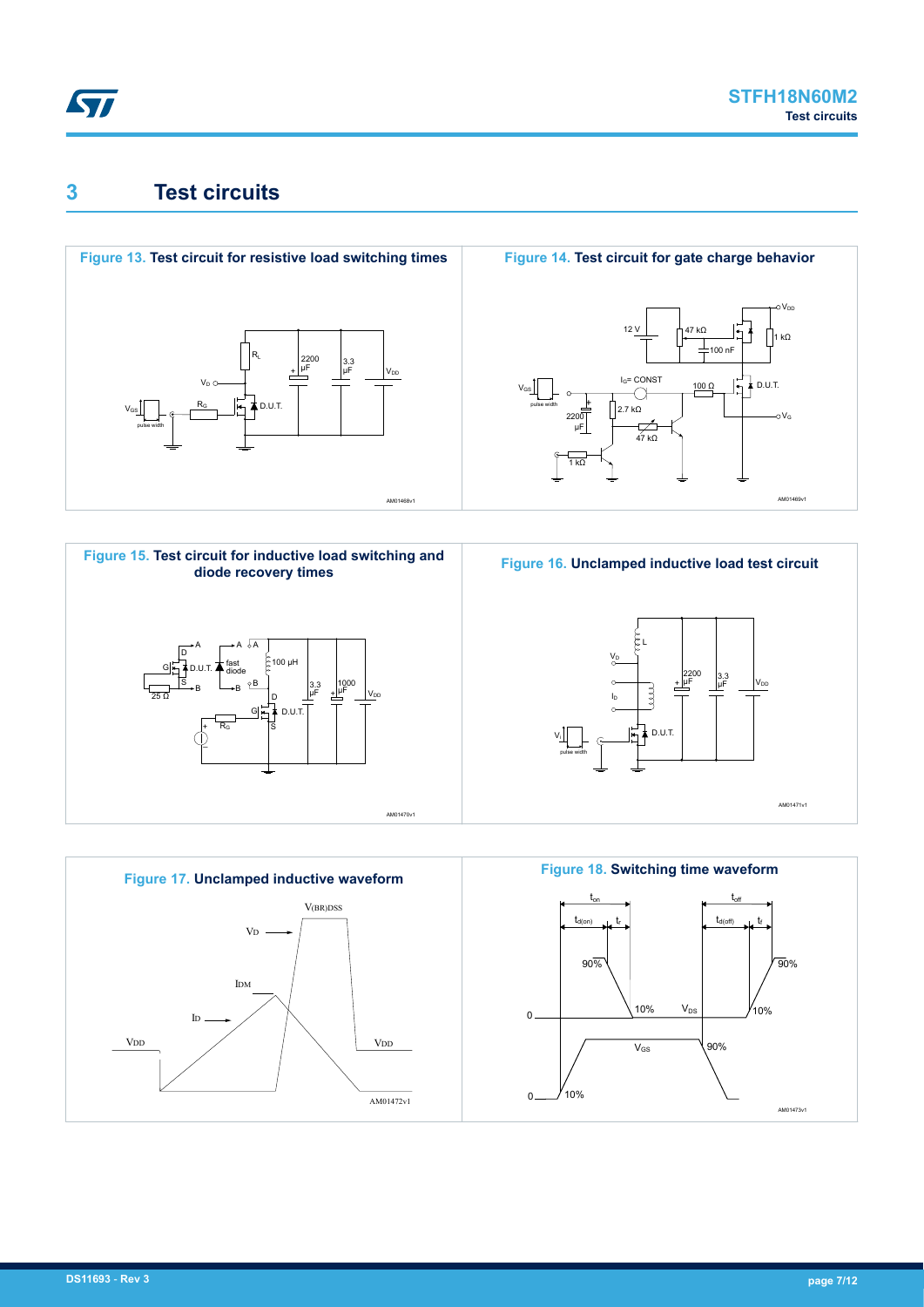## <span id="page-7-0"></span>**4 Package information**

In order to meet environmental requirements, ST offers these devices in different grades of [ECOPACK](https://www.st.com/ecopack) packages, depending on their level of environmental compliance. ECOPACK specifications, grade definitions and product status are available at: [www.st.com.](http://www.st.com) ECOPACK is an ST trademark.

### **4.1 TO-220FP wide creepage package information**

#### **Figure 19. TO-220FP wide creepage package outline**





DM00260252\_1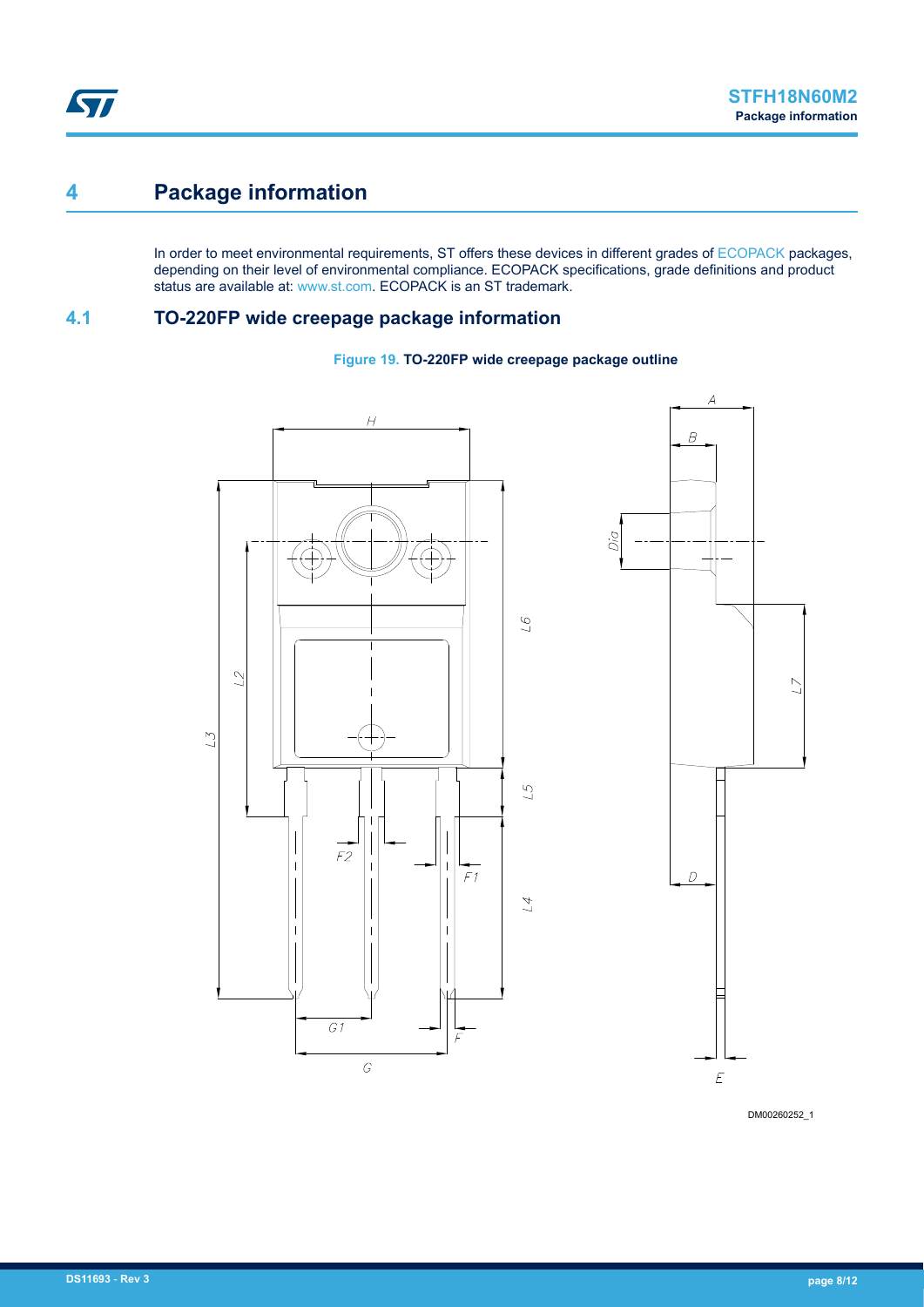| Dim.           |       | mm    |       |
|----------------|-------|-------|-------|
|                | Min.  | Typ.  | Max.  |
| A              | 4.60  | 4.70  | 4.80  |
| $\sf B$        | 2.50  | 2.60  | 2.70  |
| $\mathsf D$    | 2.49  | 2.59  | 2.69  |
| Е              | 0.46  |       | 0.59  |
| F              | 0.76  |       | 0.89  |
| F <sub>1</sub> | 0.96  |       | 1.25  |
| F <sub>2</sub> | 1.11  |       | 1.40  |
| ${\mathsf G}$  | 8.40  | 8.50  | 8.60  |
| G <sub>1</sub> | 4.15  | 4.25  | 4.35  |
| $\mathsf H$    | 10.90 | 11.00 | 11.10 |
| L2             | 15.25 | 15.40 | 15.55 |
| L3             | 28.70 | 29.00 | 29.30 |
| L4             | 10.00 | 10.20 | 10.40 |
| L5             | 2.55  | 2.70  | 2.85  |
| L6             | 16.00 | 16.10 | 16.20 |
| L7             | 9.05  | 9.15  | 9.25  |
| Dia            | 3.00  | 3.10  | 3.20  |

#### **Table 8. TO-220FP wide creepage package mechanical data**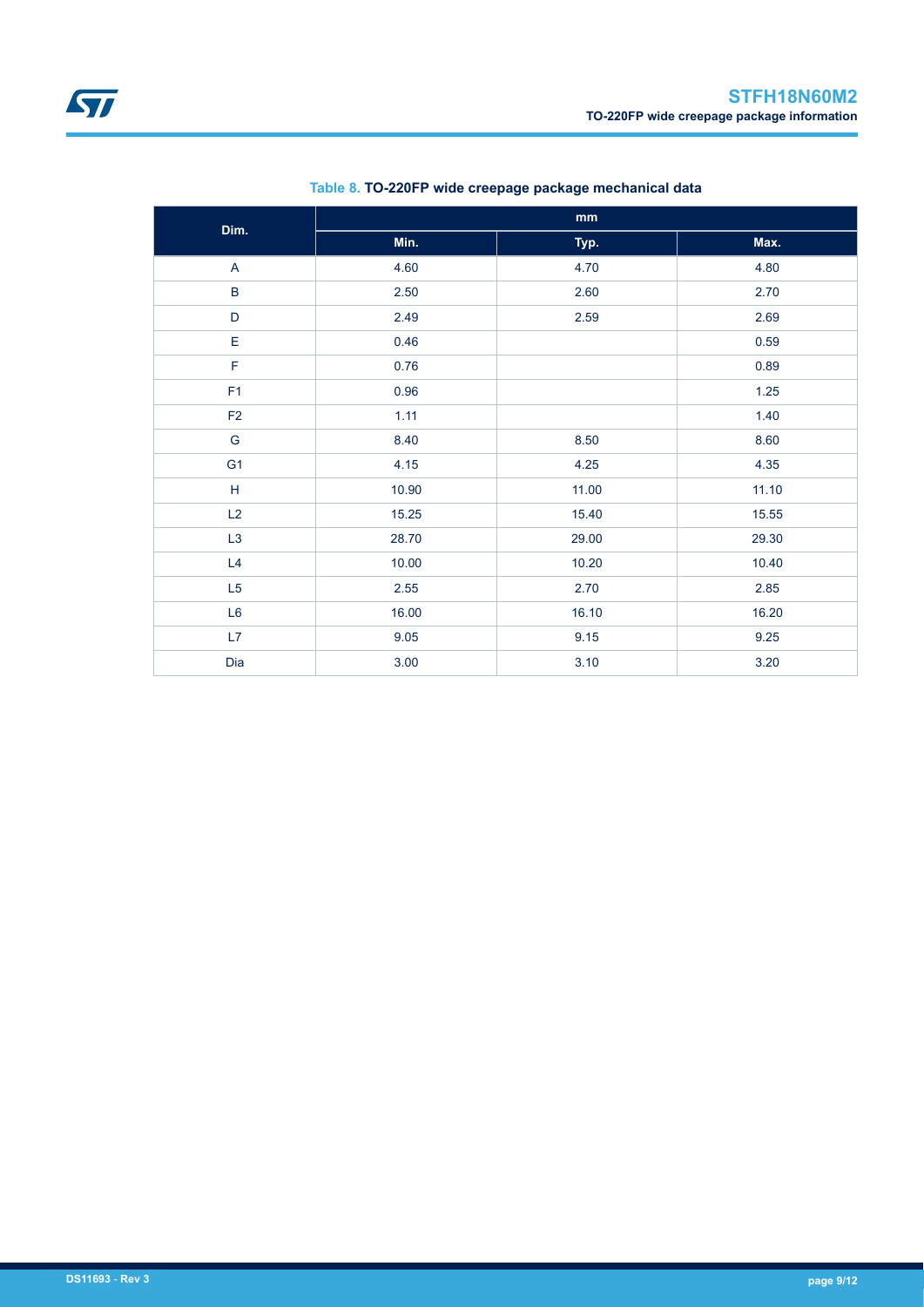## <span id="page-9-0"></span>**Revision history**

|  | <b>Table 9. Document revision history</b> |  |  |
|--|-------------------------------------------|--|--|
|--|-------------------------------------------|--|--|

| <b>Date</b> | <b>Revision</b> | <b>Changes</b>                                                                                                                                                                                                      |
|-------------|-----------------|---------------------------------------------------------------------------------------------------------------------------------------------------------------------------------------------------------------------|
| 08-Jun-2016 |                 | First release.                                                                                                                                                                                                      |
| 16-Jun-2016 | 2               | Document status promoted from preliminary data to production data.<br>Minor text changes.                                                                                                                           |
| 06-Jun-2019 | 3               | Modified Figure 8. Normalized gate threshold voltage vs. temperature.<br>Figure 9. Normalized on-resistance vs temperature and Figure 11. Normalized<br>$V_{\text{(BR)DSS}}$ vs temperature.<br>Minor text changes. |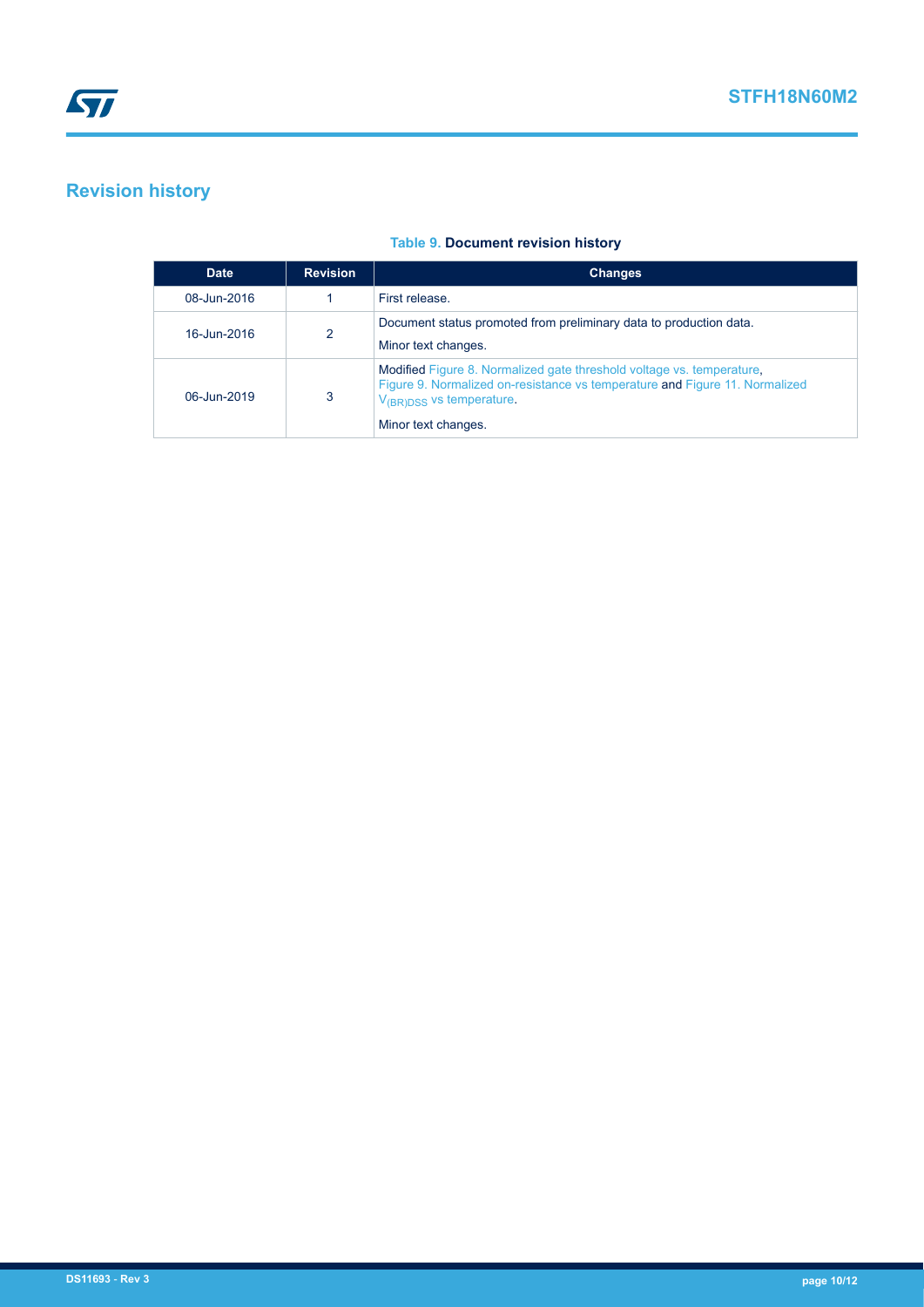## **Contents**

| 2 <sup>7</sup> |  |  |  |  |
|----------------|--|--|--|--|
|                |  |  |  |  |
| 3 <sup>1</sup> |  |  |  |  |
|                |  |  |  |  |
|                |  |  |  |  |
|                |  |  |  |  |